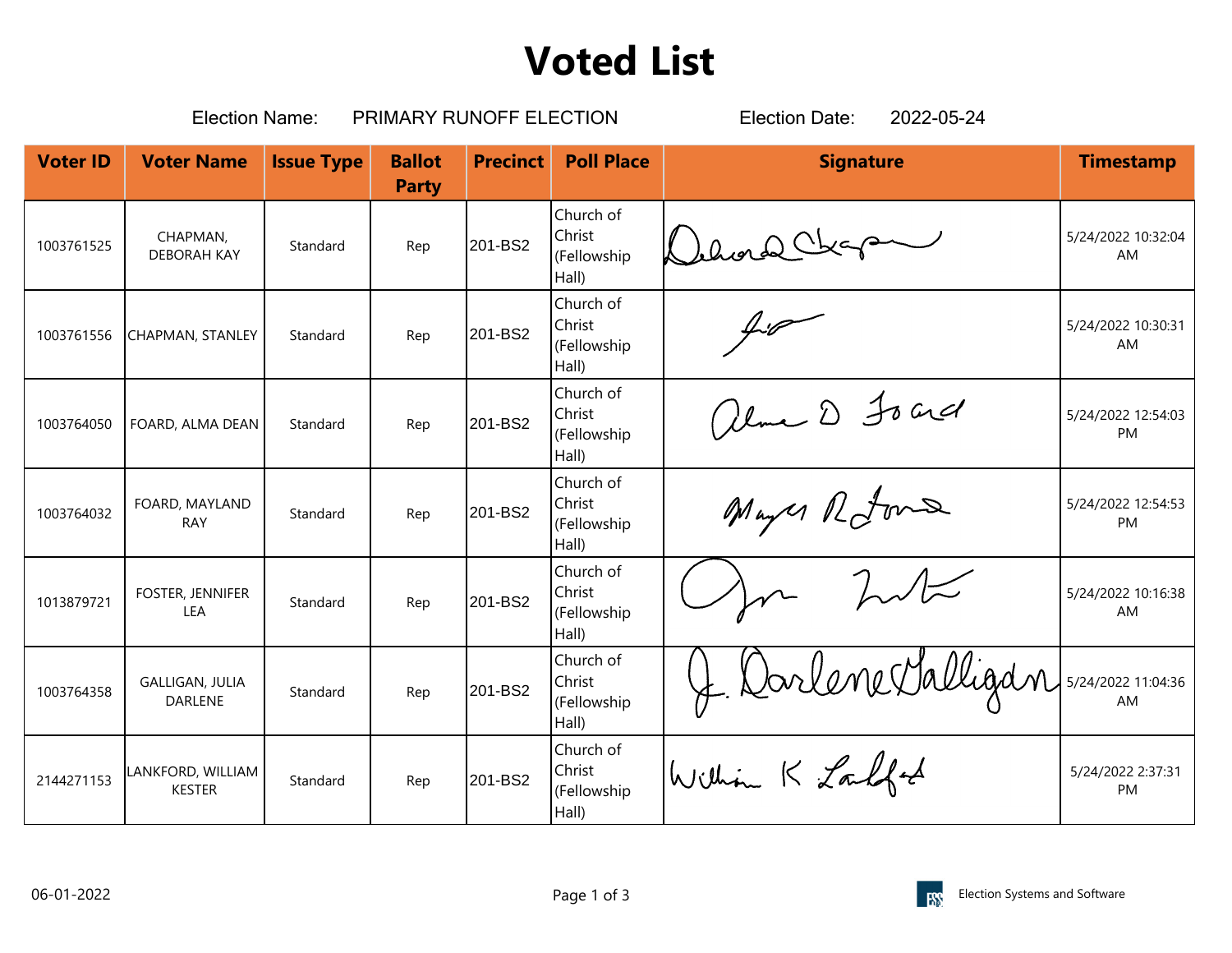## **Voted List**

| <b>Voter ID</b> | <b>Voter Name</b>                     | <b>Issue Type</b> | <b>Ballot</b><br><b>Party</b> | <b>Precinct</b> | <b>Poll Place</b>                           | <b>Signature</b>  | <b>Timestamp</b>               |
|-----------------|---------------------------------------|-------------------|-------------------------------|-----------------|---------------------------------------------|-------------------|--------------------------------|
| 1187387689      | LAYTON, BRYANT<br><b>CHRIS</b>        | Standard          | Rep                           | 201-BS2         | Church of<br>Christ<br>(Fellowship<br>Hall) |                   | 5/24/2022 5:41:41<br>PM        |
| 1175953412      | LAYTON, CARRIE<br><b>EVETTE</b>       | Standard          | Rep                           | 201-BS2         | Church of<br>Christ<br>(Fellowship<br>Hall) | Carrie E Sayon    | 5/24/2022 5:42:27<br>PM        |
| 2124263381      | LOVE, BOBBY MACK                      | Standard          | Rep                           | 201-BS2         | Church of<br>Christ<br>(Fellowship<br>Hall) | Billy Low         | 5/24/2022 4:37:10<br><b>PM</b> |
| 1146285731      | LOVE, CARA LACE                       | Standard          | Rep                           | 201-BS2         | Church of<br>Christ<br>(Fellowship<br>Hall) | Love              | 5/24/2022 3:28:53<br>PM        |
| 1146285691      | LOVE, DELBERT<br><b>WAYNE</b>         | Standard          | Rep                           | 201-BS2         | Church of<br>Christ<br>(Fellowship<br>Hall) | Delbot Word       | 5/24/2022 3:31:05<br>PM        |
| 1003764343      | LOVE, MARY LEEANN                     | Standard          | Rep                           | 201-BS2         | Church of<br>Christ<br>(Fellowship<br>Hall) | Mary Love         | 5/24/2022 4:35:20<br><b>PM</b> |
| 1060061212      | MCKINNEY, FRANKIE<br><b>BARKSDALE</b> | Standard          | Rep                           | 201-BS2         | Church of<br>Christ<br>(Fellowship<br>Hall) | $\sim$ and pomily | 5/24/2022 10:45:10<br>AM       |
| 1003763884      | SHANKS, DONALD E                      | Standard          | Rep                           | 201-BS2         | Church of<br>Christ<br>(Fellowship<br>Hall) | Donald Shanks     | 5/24/2022 3:51:17<br>PM        |